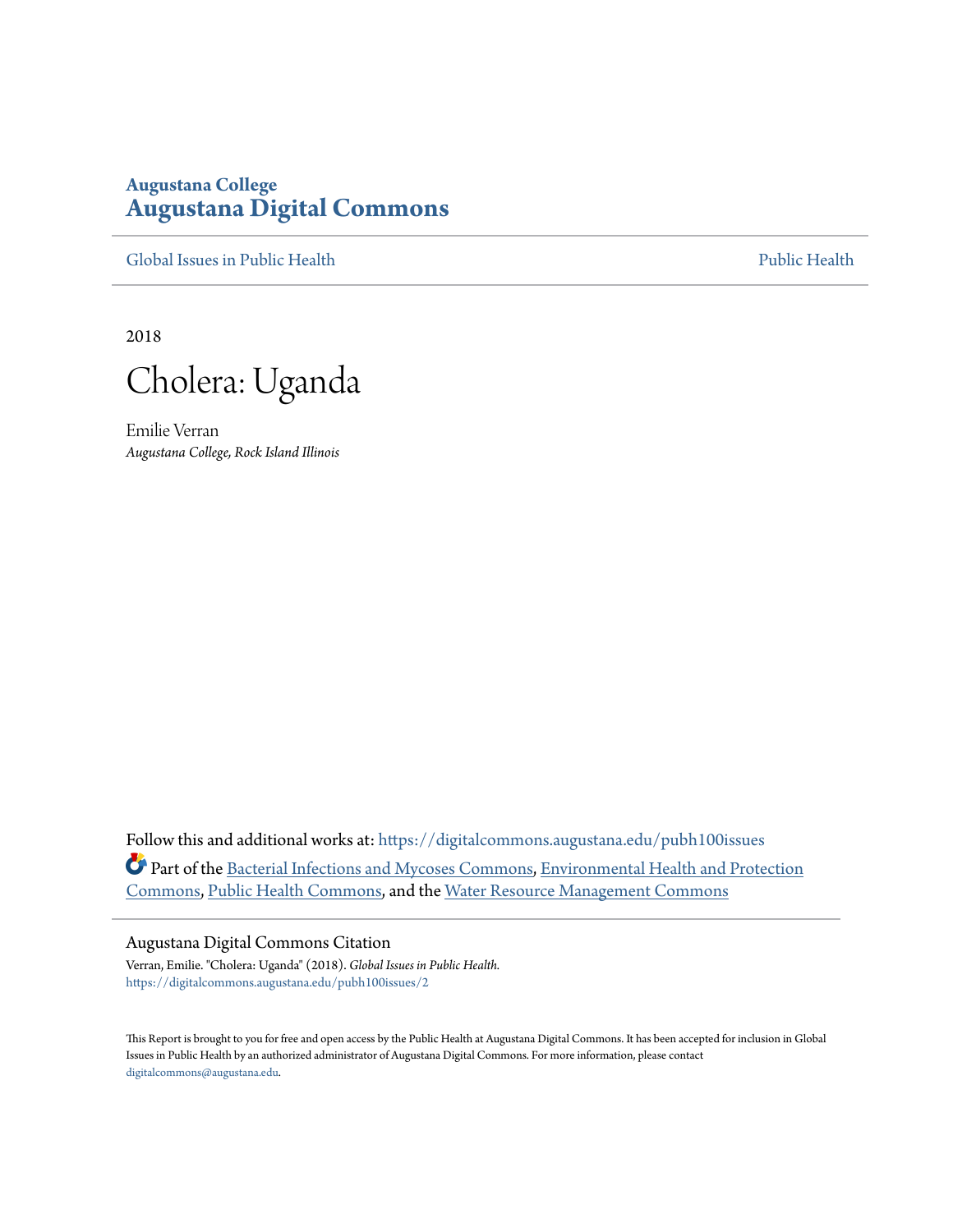### Cholera Emilie Verran, Public Health Brief, PUBH-100 Cholera Introduction

Cholera is a communicable diarrheal disease caused by an infection in the intestines by ingestion of the bacterium *Vibrio cholerae* through contaminated water and food. In areas with poor sanitation and sewage treatments, water supplies are often contaminated with fecal material of an infected person, causing an outbreak (CDC, 2016).



Cholera remains a large health issue in places including sub-Saharan Africa, Southeast Asia, and Haiti because of poor water sanitation and high population densities (CDC, 2016). No evidence can be found to suggest that cholera affects those of certain races/ethnicities more than others, but people who are more likely to have a poor outcome from the illness include those with achlorhydria (without hydrochloric acid in the stomach), blood type O, chronic medical illness, and without access to rehydration therapy (CDC, 2016). Microscopic view (10000 X) of *Vibrio cholera* Image: Kirn, Lafferty, Sandoe, & Taylor, 2000

## Epidemiology

Most people infected with the *V. cholerae* bacterium do not become ill or show any symptoms; only about 1 out of 10 people who are infected end up developing serious symptoms(Mayo Clinic, 2017). If a person does become ill from cholera, however, the symptomsinclude diarrhea, nausea, vomiting, and dehydration (Mayo Clinic, 2017). Dehydration due to a cholera infection can

cause irritability, lethargy, thirst, dry and shriveled skin, low blood pressure, and an irregular heartbeat, and it can also lead to an electrolyte imbalance that can cause muscle cramps and shock (Mayo Clinic, 2017). The signs and symptoms are the same for children with an increased risk of low blood sugar, which can cause an altered state of consciousness, seizures, and coma (Mayo Clinic, 2017). The only way to confirm a cholera diagnosis is through analysis of a stool sample (Mayo Clinic, 2017). During recent years, there have been cholera outbreaks in many fishing communities of the Great Lakes Region of Africa, particularly in Uganda. An analysis of cholera data from 2011-2016 in Uganda showed a mean incidence rate of 28.44 per 100,000 people in the districts of Uganda analyzed (Bwire, Ali et al., 2017). The cholera 'hotspots' identified from this analysis shows incidence rates of 120-998 cases per 100,000 people in the Ugandan districts that contain fishing villages (Bwire, Ali et al., 2017). An older analysis of these districts using data from 2011-2015 show a Case-Fatality Ratio (CFR; deaths per cases reported in percentage) of 2.4 %, with an outbreak from the Kasese District having a CFR as high as 5.8 %, and on average the male population had a higher CFR than the female population (Bwire, Munier et al., 2017). These fishing villages are predisposed to these cholera outbreaks because of the usage of contaminated lake water and poorsanitation and hygiene. Ignorance, illiteracy, and poverty also play a part in the spread of the illness in these districts, as many of these working families do not partake in education andd do live in poverty, preventing them from learning safe sanitation and hygiene measures(Bwire, Munier et al., 2017). The most influential social determinants of health that impact cholera in Uganda include food (and water), because often the water